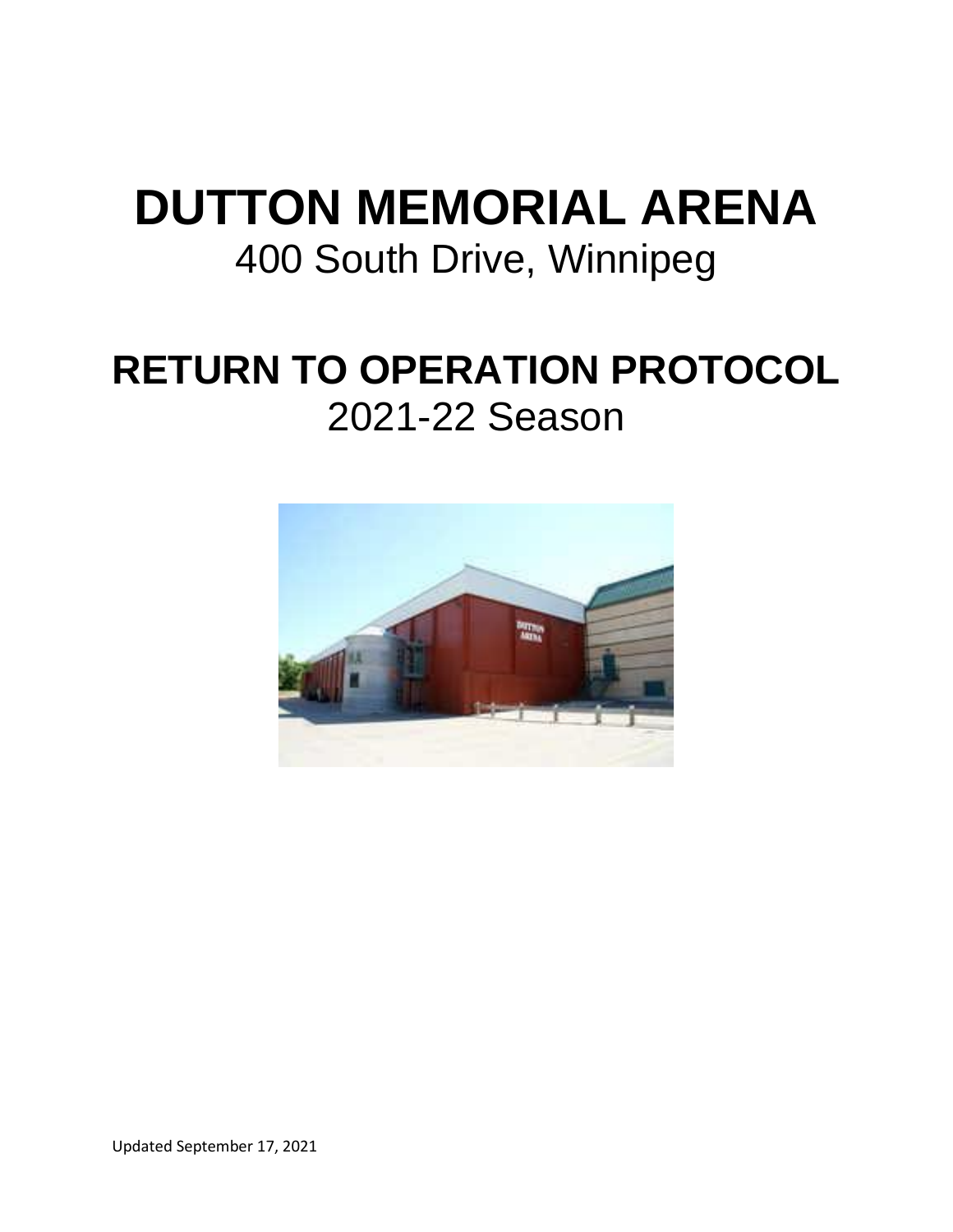## **Pre-Amble:**

The use of Dutton Memorial Arena is currently limited to the students of St. John's-Ravenscourt School during school hours and includes programs in partnership with Evolution Hockey.

From 4:00 p.m. until close on weekdays and all-day on weekends, Dutton Memorial Arena operates as a community facility in collaboration with Evolution Hockey and the Fort Garry North Hockey Association, with access to the remaining school facilities restricted.

SJR staff/alumni groups will be allowed to continue their weekly ice-times. Re-start date is to be determined.

All other community usage (ice rental contracts) is cancelled until further notice.

To ensure the safety of staff and patrons, a set of facility operating protocols has been established in conjunction with Hockey Manitoba protocols.

These guidelines are subject to change as the COVID-19 situation evolves.

#### **Entering and Exiting Arena:**

- The Silo entrance located at the northwest side of the campus is the only entrance. Once inside, players must go immediately to their dressing rooms via the marked one-way path behind the players' benches.
- Everybody entering the Arena must complete the Manitoba COVID-19 Screening [Tool](https://sharedhealthmb.ca/covid19/screening-tool/) beforehand. Anyone experiencing COVID-19 symptoms is prohibited from entering the Arena.
- Effect September 3, 2021, all adults entering the arena must show proof that they are fully immunized for COVID-19. This includes coaches, team officials, instructors, game officials and spectators.
- Everyone entering the arena must wear a non-medical mask. Masks must be worn everywhere inside the arena apart from on the ice.
- Coaches and team officials must wear masks while on the benches.
- An official of each team will be responsible for attendance of their players.
- All participants should arrive no more than 15 minutes prior to their allocated ice time/game time. Everyone must depart within 20 minutes of the end of their ice time/game.
- The only exit is via the southwest exit doors beside the vending machines. Signage is available for all to follow. Clearly marked arrows show the path.
- Due to limited space for spectators, each player may have one spectator in attendance. Designated spectators must arrive with their player.
- Spectators must remain seated in the bleachers on a "dot", physically distanced.